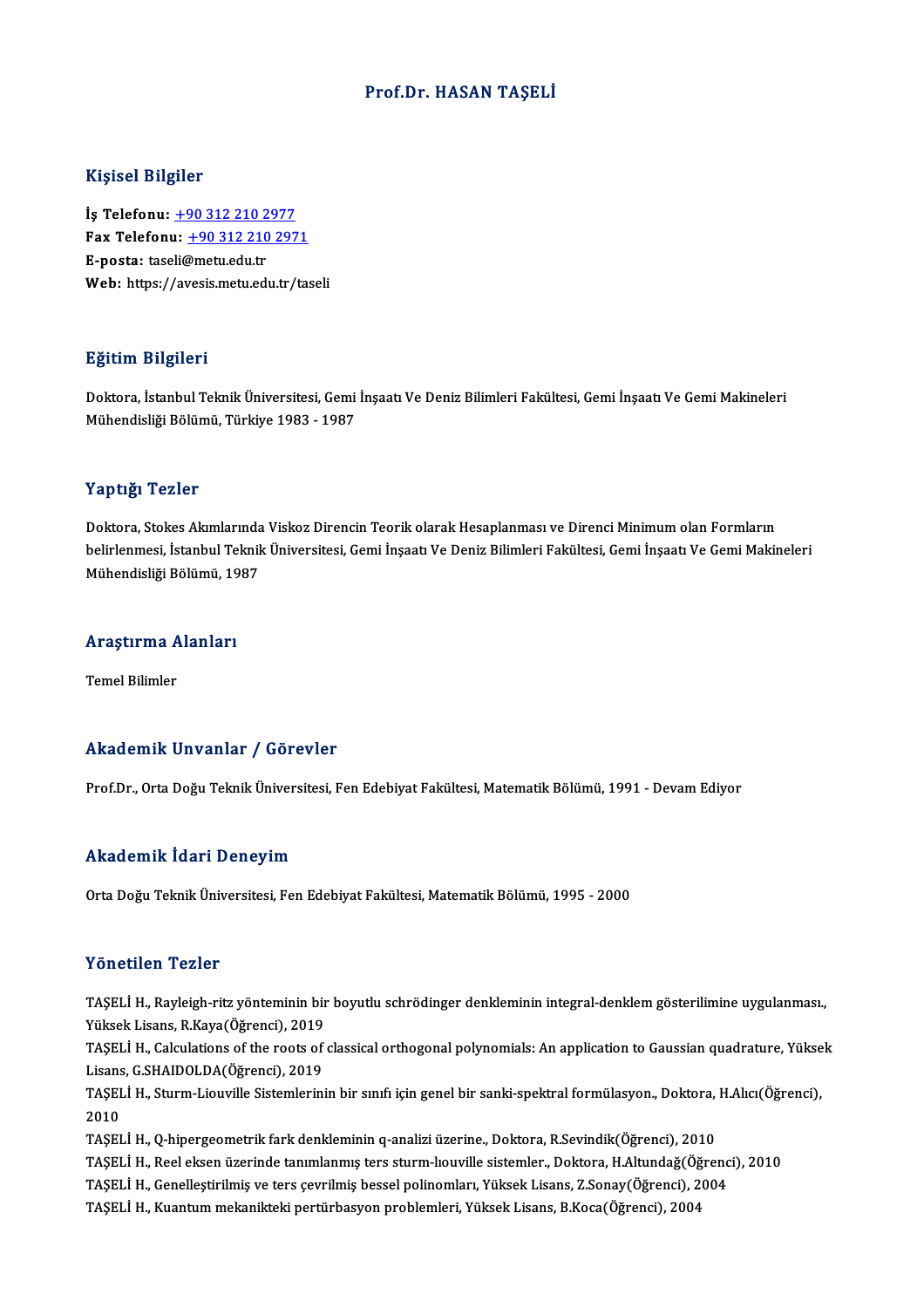TAŞELİ H., Hipergeometrik tipten diferensiyel denklemlerin WKB asimptotik çözümleri., Yüksek Lisans, B.Aksoy(Öğrenci),<br>2004 TAŞEI<br>2004<br>Tasei TAŞELİ H., Hipergeometrik tipten diferensiyel denklemlerin WKB asimptotik çözümleri., Yüksek Lisans, B.Aksoy(Ö<br>2004<br>TAŞELİ H., Keyfi şekilli bilardo sistemlerinin kuantum mekaniksel hesaplamaları, Doktora, İ.Erhan(Öğrenci)

2004<br>TAŞELİ H., Keyfi şekilli bilardo sistemlerinin kuantum mekaniksel hesaplamaları, Doktora, İ.Erhan(Öğrenci), 2003<br>TAŞELİ H., Diferansiyel denklemlerde sanki-spektral yöntemler : Schrödinger tipi özdeğer problemlerine u TAŞELİ H., Keyfi şekilli bilardo sistemle<br>TAŞELİ H., Diferansiyel denklemlerde<br>Yüksek Lisans, H.Alıcı(Öğrenci), 2003<br>TASELİ H., Effect of basis functions in

Yüksek Lisans, H.Alıcı(Öğrenci), 2003<br>TAŞELİ H., Effect of basis functions in numerical solutions of eigenvalue problems, Yüksek Lisans, G.Alp(Öğrenci), 2000 Yüksek Lisans, H.Alıcı(Öğrenci), 2003<br>TAŞELİ H., Effect of basis functions in numerical solutions of eigenvalue problems, Yüksek Lisans, G.Alp(Öğrenci<br>TAŞELİ H., Applications of the scaled Hermite-Weber basis for solving t TAŞELİ H., Effect of basis<br>TAŞELİ H., Applications o<br>M.Bahar(Öğrenci), 1998<br>TASELİ H., Hunoruirial an

M.Bahar(Öğrenci), 1998<br>TASELİ H., Hypervirial analysis of enclosed quantum mechanical systems., Yüksek Lisans, Ö.Uğur(Öğrenci), 1998 M.Bahar(Öğrenci), 1998<br>TAŞELİ H., Hypervirial analysis of enclosed quantum mechanical systems., Yüksek Lisans, Ö.Uğur(Öğrenci), 1998<br>TAŞELİ H., Series solutions of two simultaneous vector differential equations originated TAŞELİ H., Hypervirial analysis of enclose<br>TAŞELİ H., Series solutions of two simult:<br>problem, Doktora, R.Eid(Öğrenci), 1994

# problem, Doktora, R.Eid(Öğrenci), 1994<br>SCI, SSCI ve AHCI İndekslerine Giren Dergilerde Yayınlanan Makaleler

- CI, SSCI ve AHCI İndekslerine Giren Dergilerde Yayınlanan Makaleler<br>I. A Rayleigh–Ritz Method for Numerical Solutions of Linear Fredholm Integral Equations of the<br>Second Kind Been ve mix<br>A Rayleigh-R<br>Second Kind<br>Kaya B TASEL A Rayleigh-Ritz<br>Second Kind<br>Kaya R., TAŞELİ H.<br>Journal of Matham Second Kind<br>Kaya R., TAŞELİ H.<br>Journal of Mathematical Chemistry, cilt.60, sa.6, ss.1107-1129, 2022 (SCI Expanded İndekslerine Giren Dergi)
	-

Kaya R., TAŞELİ H.<br>Journal of Mathematical Chemistry, cilt.60, sa.6, ss.1107-1129, 2022 (SCI Expanded İndeksler<br>II. Singular inverse Sturm-Liouville problems with Hermite pseudospectral methods<br>Altundag H. TASELİ H. Journal of Mathematic<mark>a</mark><br>Singular inverse Stu<br>Altundag H., TAŞELİ H.<br>FUROPEAN PHYSICAL Singular inverse Sturm-Liouville problems with Hermite pseudospectral method<br>Altundag H., TAŞELİ H.<br>EUROPEAN PHYSICAL JOURNAL PLUS, cilt.136, sa.10, 2021 (SCI İndekslerine Giren Dergi)<br>Unification of Stielties Calegare tun

Altundag H., TAŞELİ H.<br>EUROPEAN PHYSICAL JOURNAL PLUS, cilt.136, sa.10, 2021 (SCI İndekslerine Giren Dergi)<br>III. Unification of Stieltjes-Calogero type relations for the zeros of classical orthogonal polynomials<br>ALICLH TAS EUROPEAN PHYSIC<br>Unification of Stie<br>ALICI H., TAŞELİ H.<br>MATUEMATICAL M Unification of Stieltjes-Calogero type relations for the zeros of classical orthogonal polynomials<br>ALICI H., TAȘELİ H.<br>MATHEMATICAL METHODS IN THE APPLIED SCIENCES, cilt.38, sa.14, ss.3118-3129, 2015 (SCI İndekslerine Gire

ALICI F<br>MATHE<br>Dergi)<br>Invers MATHEMATICAL METHODS IN THE APPLIED SCIENCES, cilt.38, sa.14, ss.3<br>Dergi)<br>IV. Inverse Sturm-Liouville problems with pseudospectral methods<br>Altundag H. Beschmann C. TASELLH

- Dergi)<br>Inverse Sturm-Liouville problems<br>Altundag H., Boeckmann C., TAŞELİ H.<br>INTERNATIONAL JOURNAL OE COMPL Inverse Sturm-Liouville problems with pseudospectral methods<br>Altundag H., Boeckmann C., TAŞELİ H.<br>INTERNATIONAL JOURNAL OF COMPUTER MATHEMATICS, cilt.92, sa.7, ss.1373-1384, 2015 (SCI İndekslerine<br>Ciron Dergi) Altundag H., I<br>INTERNATIO<br>Giren Dergi)<br>The Legueru INTERNATIONAL JOURNAL OF COMPUTER MATHEMATICS, cilt.92, sa.7, ss.1373-1384<br>Giren Dergi)<br>V. The Laguerre pseudospectral method for the radial Schrodinger equation<br>ALICLU TASELLY
- Giren Dergi)<br><mark>The Laguerre pse</mark><br>ALICI H., TAŞELİ H.<br>APRLIED NUMERIC The Laguerre pseudospectral method for the radial Schrodinger equation<br>ALICI H., TAŞELİ H.<br>APPLIED NUMERICAL MATHEMATICS, cilt.87, ss.87-99, 2015 (SCI İndekslerine Giren Dergi)<br>On the Orthogonality of a Classical Balynomia

## ALICI H., TAȘELI H.<br>APPLIED NUMERICAL MATHEMATICS, cilt.87, ss.87-99, 2015 (SCI Indekslei<br>VI. On the Orthogonality of q-Classical Polynomials of the Hahn Class<br>Alvarez-Nodarse R., Adiguzel R. S., TAŞELI H. APPLIED NUMERICAL MATHEMATICS, cilt.87,<br>On the Orthogonality of q-Classical Poly<br>Alvarez-Nodarse R., Adiguzel R. S. , TAŞELİ H.<br>SYMMETPY INTECRAPU ITY AND CEOMETPY On the Orthogonality of q-Classical Polynomials of the Hahn Class<br>Alvarez-Nodarse R., Adiguzel R. S. , TAŞELİ H.<br>SYMMETRY INTEGRABILITY AND GEOMETRY-METHODS AND APPLICATIONS, cilt.8, 2012 (SCI İndekslerine Giren<br>Persi) Alvarez<br>SYMME<br>Dergi)<br>Bseud

## SYMMETRY INTEGRABILITY AND GEOMETRY-METHODS AND APPLICATIONS, cilt.8, 2012 (SCI İndekslerin<br>Dergi)<br>VII. Pseudospectral methods for solving an equation of hypergeometric type with a perturbation<br>Alig H. TASELLH Dergi)<br>VII. Pseudospectral methods for solving an equation of hypergeometric type with a perturbation<br>Alici H., TASELİ H. Pseudospectral methods for solving an equation of hypergeometric type with a perturbation<br>Alici H., TAŞELİ H.<br>JOURNAL OF COMPUTATIONAL AND APPLIED MATHEMATICS, cilt.234, sa.4, ss.1140-1152, 2010 (SCI İndekslerine<br>Ciron Der

Alici H., TAŞE<br>JOURNAL OF<br>Giren Dergi)<br>On the spee JOURNAL OF COMPUTATIONAL AND APPLIED MATHEMATICS, cilt.234, sa.4, s<br>Giren Dergi)<br>VIII. On the special values of monic polynomials of hypergeometric type<br>TASELLH

## Giren Der<sub>i</sub><br>On the sp<br>TAŞELİ H.<br>JOUPNAL TAŞELİ H.<br>JOURNAL OF MATHEMATICAL CHEMISTRY, cilt.43, sa.1, ss.237-251, 2008 (SCI İndekslerine Giren Dergi)

## TAŞELİ H.<br>JOURNAL OF MATHEMATICAL CHEMISTRY, cilt.43, sa.1, ss.237-251, 2008 (SCI İndekslerine Giren Dergi)<br>IX. The Laguerre pseudospectral method for the reflection symmetric Hamiltonians on the real line<br>Taseli H. Al JOURNAL OF MA<br><mark>The Laguerre <sub>l</sub><br>Taseli H., Alici H.</mark><br>JOURNAL OF MA The Laguerre pseudospectral method for the reflection symmetric Hamiltonians on the real<br>Taseli H., Alici H.<br>JOURNAL OF MATHEMATICAL CHEMISTRY, cilt.41, sa.4, ss.407-416, 2007 (SCI İndekslerine Giren Dergi)<br>A model for the

JOURNAL OF MATHEMATICAL CHEMISTRY, cilt.41, sa.4, ss.407-416, 2007 (SCI Indekslerine Giren Dergi)

Taseli H., Alici H.<br>JOURNAL OF MATHEMATICAL CHEMISTRY, cilt.41, sa.4, ss.407-416, 2007 (SCI Index.<br>X. A model for the computation of quantum billiards with arbitrary shapes<br>Erhan I. M. , Taseli H. JOURNAL OF COMPUTATIONAL AND APPLIED MATHEMATICS, cilt.194, sa.2, ss.227-244, 2006 (SCI İndekslerine Giren Dergi)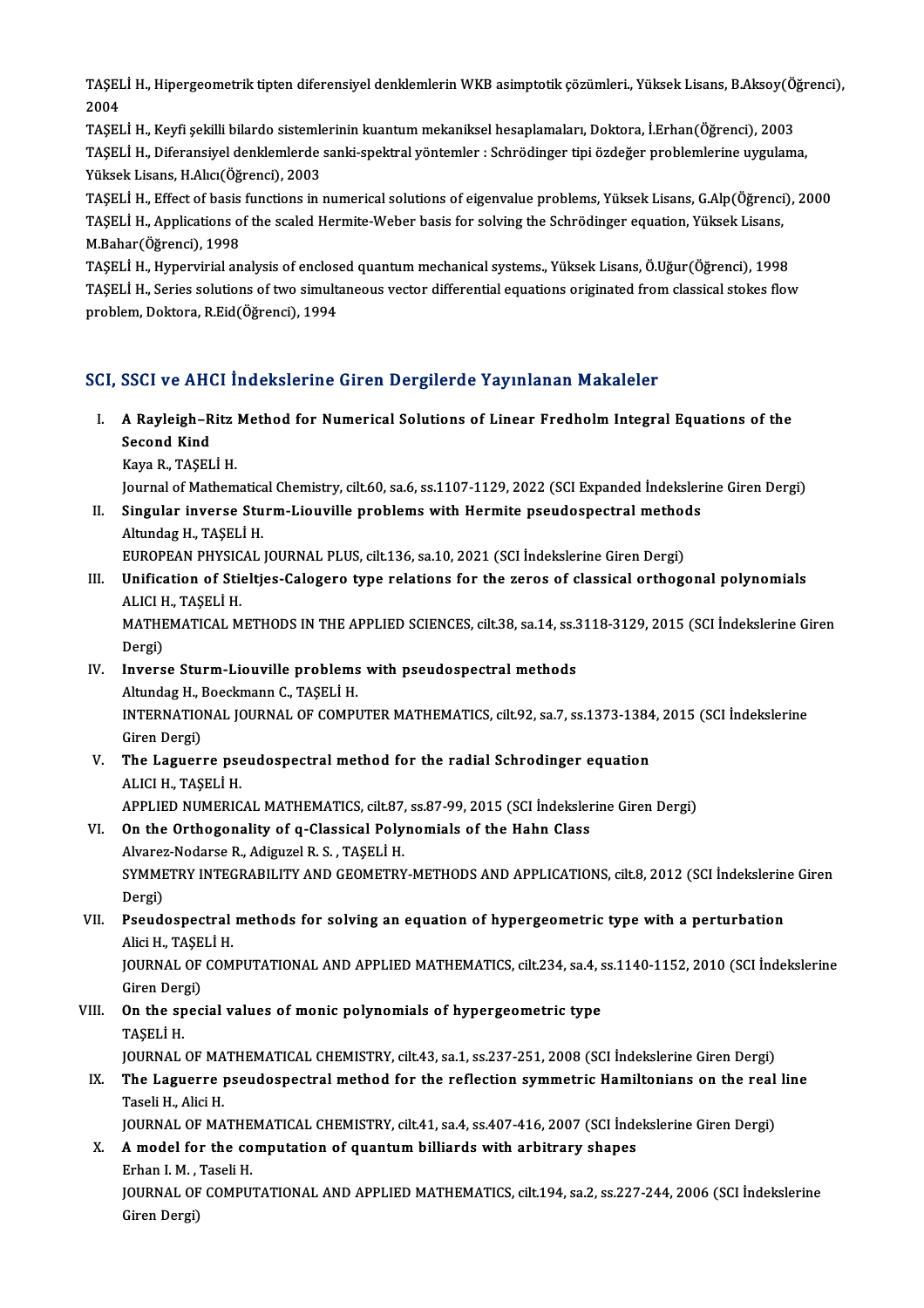| XI.    | The scaled Hermite-Weber basis in the spectral and pseudospectral pictures<br>Taseli H., Alici H.                                                                                                                            |
|--------|------------------------------------------------------------------------------------------------------------------------------------------------------------------------------------------------------------------------------|
|        | JOURNAL OF MATHEMATICAL CHEMISTRY, cilt.38, sa.3, ss.367-378, 2005 (SCI Indekslerine Giren Dergi)                                                                                                                            |
| XII.   | A class of orthogonal polynomials suggested by a trigonometric Hamiltonian: Antisymmetric states<br>Taseli H.                                                                                                                |
| XIII.  | JOURNAL OF MATHEMATICAL CHEMISTRY, cilt.37, sa.4, ss.377-388, 2005 (SCI Indekslerine Giren Dergi)<br>Upflow column reactor design for dechlorination of chlorinated pulping wastes by Penicillium<br>camemberti              |
|        | Taseli B., Gokcay C., Taseli H.                                                                                                                                                                                              |
| XIV.   | JOURNAL OF ENVIRONMENTAL MANAGEMENT, cilt.72, sa.3, ss.175-179, 2004 (SCI İndekslerine Giren Dergi)<br>A class of orthogonal polynomials suggested by a trigonometric Hamiltonian : Symmetric states<br>Taseli H.            |
|        | JOURNAL OF MATHEMATICAL CHEMISTRY, cilt.36, sa.1, ss.1-12, 2004 (SCI Indekslerine Giren Dergi)                                                                                                                               |
| XV.    | Accurate numerical bounds for the spectral points of singular Sturm-Liouville problems over 0 < x<br>$\langle$ infinity                                                                                                      |
|        | Taseli H.<br>JOURNAL OF COMPUTATIONAL AND APPLIED MATHEMATICS, cilt.164, ss.707-722, 2004 (SCI Indekslerine Giren                                                                                                            |
|        | Dergi)                                                                                                                                                                                                                       |
| XVI.   | The scaled Hermite-Weber basis still highly competitive<br>Taseli H., Ersecen M.                                                                                                                                             |
|        | JOURNAL OF MATHEMATICAL CHEMISTRY, cilt.34, ss.177-187, 2003 (SCI İndekslerine Giren Dergi)                                                                                                                                  |
| XVII.  | Exact analytical solutions of the Hamiltonian with a squared tangent potential<br>Taseli H.                                                                                                                                  |
| XVIII. | JOURNAL OF MATHEMATICAL CHEMISTRY, cilt.34, ss.243-251, 2003 (SCI İndekslerine Giren Dergi)<br>An eigenfunction expansion for the Schrodinger equation with arbitrary non-central potentials<br>TASELI H., Erhan I., Ugur O. |
| XIX.   | JOURNAL OF MATHEMATICAL CHEMISTRY, cilt.32, sa.4, ss.323-338, 2002 (SCI İndekslerine Giren Dergi)<br>Accurate numerical bounds for the spectral points of singular Sturm-Liouville problems over -                           |
|        | infinity $< x <$ infinity<br>Taseli H.                                                                                                                                                                                       |
|        | JOURNAL OF COMPUTATIONAL AND APPLIED MATHEMATICS, cilt.115, ss.535-546, 2000 (SCI Indekslerine Giren                                                                                                                         |
| XX.    | Dergi)<br>Two-sided eigenvalue bounds for the spherically symmetric states of the Schrodinger equation                                                                                                                       |
|        | Zafer A., Taseli H.                                                                                                                                                                                                          |
|        | JOURNAL OF COMPUTATIONAL AND APPLIED MATHEMATICS, cilt.95, ss.83-100, 1998 (SCI Indekslerine Giren<br>Dergi)                                                                                                                 |
| XXI.   | The confined system approximation for solving non-separable potentials in three dimensions<br>TASELI H., Eid R.                                                                                                              |
|        | JOURNAL OF PHYSICS A-MATHEMATICAL AND GENERAL, cilt.31, sa.13, ss.3095-3114, 1998 (SCI İndekslerine<br>Giren Dergi)                                                                                                          |
| XXII.  | Exact solutions for vibrational levels of the Morse potential<br>Taseli H.                                                                                                                                                   |
|        | JOURNAL OF PHYSICS A-MATHEMATICAL AND GENERAL, cilt.31, sa.2, ss.779-788, 1998 (SCI İndekslerine Giren<br>Dergi)                                                                                                             |
| XXIII. | Strongly convergent method to solve one-dimensional quantum problems<br>TAȘELI H.                                                                                                                                            |
|        | PHYSICAL REVIEW E, cilt.56, sa.1, ss.1280-1282, 1997 (SCI İndekslerine Giren Dergi)                                                                                                                                          |
| XXIV.  | Bessel basis with applications: N-dimensional isotropic polynomial oscillators<br>Taseli H., Zafer A.                                                                                                                        |
|        | INTERNATIONAL JOURNAL OF QUANTUM CHEMISTRY, cilt.63, sa.5, ss.935-947, 1997 (SCI Indekslerine Giren<br>Dergi)                                                                                                                |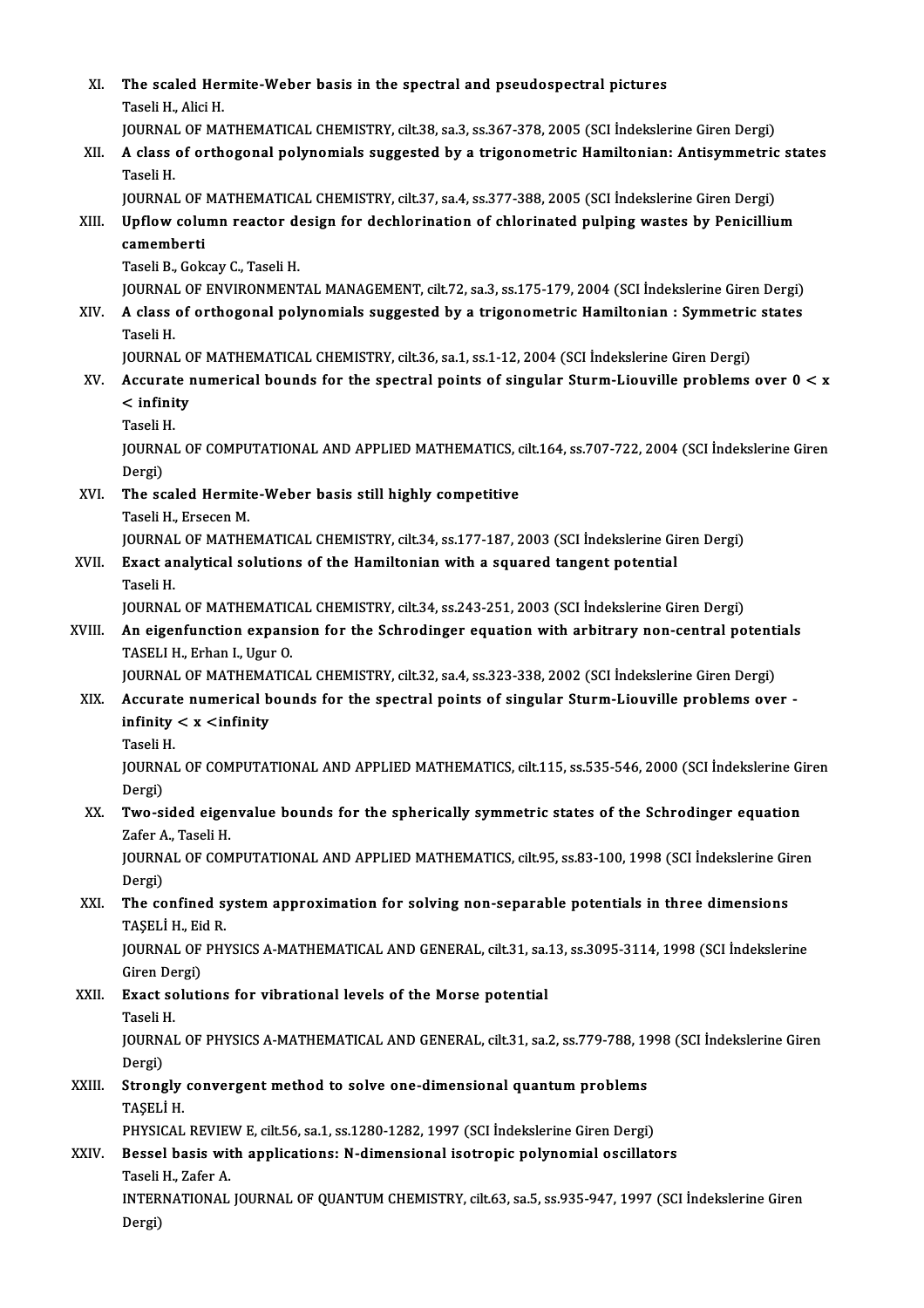| XXV.         | Modified Laguerre basis for hydrogen-like systems<br>Taseli H.                                                                                                                                                           |
|--------------|--------------------------------------------------------------------------------------------------------------------------------------------------------------------------------------------------------------------------|
|              | INTERNATIONAL JOURNAL OF QUANTUM CHEMISTRY, cilt.63, sa.5, ss.949-959, 1997 (SCI Indekslerine Giren<br>Dergi)                                                                                                            |
| XXVI.        | A new approach to the classical Stokes flow problem .1. Methodology and first-order analytical<br>results                                                                                                                |
|              | Taseli H., Demiralp M.<br>JOURNAL OF COMPUTATIONAL AND APPLIED MATHEMATICS, cilt.78, sa.2, ss.213-232, 1997 (SCI İndekslerine                                                                                            |
| XXVII.       | Giren Dergi)<br>A new approach to the classical Stokes flow problem .2. Series solutions and higher-order                                                                                                                |
|              | applications<br>Taseli H., Eid R.                                                                                                                                                                                        |
|              | JOURNAL OF COMPUTATIONAL AND APPLIED MATHEMATICS, cilt.78, sa.2, ss.233-254, 1997 (SCI Indekslerine<br>Giren Dergi)                                                                                                      |
| XXVIII.      | A Fourier-Bessel expansion for solving radial Schrodinger equation in two dimensions<br>Taseli H., Zafer A.                                                                                                              |
|              | INTERNATIONAL JOURNAL OF QUANTUM CHEMISTRY, cilt.61, sa.5, ss.759-768, 1997 (SCI Indekslerine Giren<br>Dergi)                                                                                                            |
| XXIX.        | Converging bounds for the eigenvalues of multiminima potentials in two-dimensional space<br>TASELI H., Eid R.                                                                                                            |
|              | JOURNAL OF PHYSICS A-MATHEMATICAL AND GENERAL, cilt.29, sa.21, ss.6967-6982, 1996 (SCI İndekslerine<br>Giren Dergi)                                                                                                      |
| XXX.         | Eigenvalues of the two-dimensional Schrodinger equation with nonseparable potentials<br>Taseli H., Eid R.                                                                                                                |
|              | INTERNATIONAL JOURNAL OF QUANTUM CHEMISTRY, cilt.59, sa.3, ss.183-201, 1996 (SCI Indekslerine Giren<br>Dergi)                                                                                                            |
| XXXI.        | On the exact solution of the Schrodinger equation with a quartic anharmonicity<br>Taseli H                                                                                                                               |
| XXXII.       | INTERNATIONAL JOURNAL OF QUANTUM CHEMISTRY, cilt.57, sa.1, ss.63-71, 1996 (SCI İndekslerine Giren Dergi)<br>Accurate lower and upper bounds of the energy spectrum for the asymmetrical two-well potentials<br>TAȘELI H. |
| XXXIII.      | International Journal of Quantum Chemistry, cilt.60, sa.2, ss.641-648, 1996 (SCI Indekslerine Giren Dergi)<br>An alternative series solution to the isotropic quartic oscillator in N dimensions                         |
|              | Taseli H.<br>JOURNAL OF MATHEMATICAL CHEMISTRY, cilt.20, ss.235-245, 1996 (SCI İndekslerine Giren Dergi)                                                                                                                 |
| <b>XXXIV</b> | ACCURATE COMPUTATION OF THE ENERGY-SPECTRUM FOR POTENTIALS WITH MULTIMINIMA<br>TASELI H.                                                                                                                                 |
|              | INTERNATIONAL JOURNAL OF QUANTUM CHEMISTRY, cilt.46, sa.2, ss.319-334, 1993 (SCI İndekslerine Giren<br>Dergi)                                                                                                            |
| XXXV.        | THE INFLUENCE OF THE BOUNDEDNESS OF POLYNOMIAL POTENTIALS ON THE SPECTRUM OF THE<br><b>SCHRODINGER-EQUATION</b><br>TAȘELI H.                                                                                             |
| <b>XXXVI</b> | JOURNAL OF COMPUTATIONAL PHYSICS, cilt.101, sa.2, ss.252-255, 1992 (SCI İndekslerine Giren Dergi)<br>A BASIS SET COMPARISON IN A VARIATIONAL SCHEME FOR THE YUKAWA POTENTIAL<br>DEMIRALP M., BAYKARA N., TAŞELİ H.       |
| XXXVII.      | JOURNAL OF MATHEMATICAL CHEMISTRY, cilt.11, sa.4, ss.311-323, 1992 (SCI İndekslerine Giren Dergi)<br>DRAG MINIMIZATION IN STOKES-FLOW                                                                                    |
|              | TAŞELİ H., DEMIRALP M., KAFALI K.<br>INTERNATIONAL JOURNAL OF ENGINEERING SCIENCE, cilt.27, sa.6, ss.633-640, 1989 (SCI Indekslerine Giren                                                                               |
| XXXVIII.     | Dergi)<br>STUDIES ON ALGEBRAIC METHODS TO SOLVE LINEAR EIGENVALUE PROBLEMS - GENERALIZED                                                                                                                                 |
|              |                                                                                                                                                                                                                          |